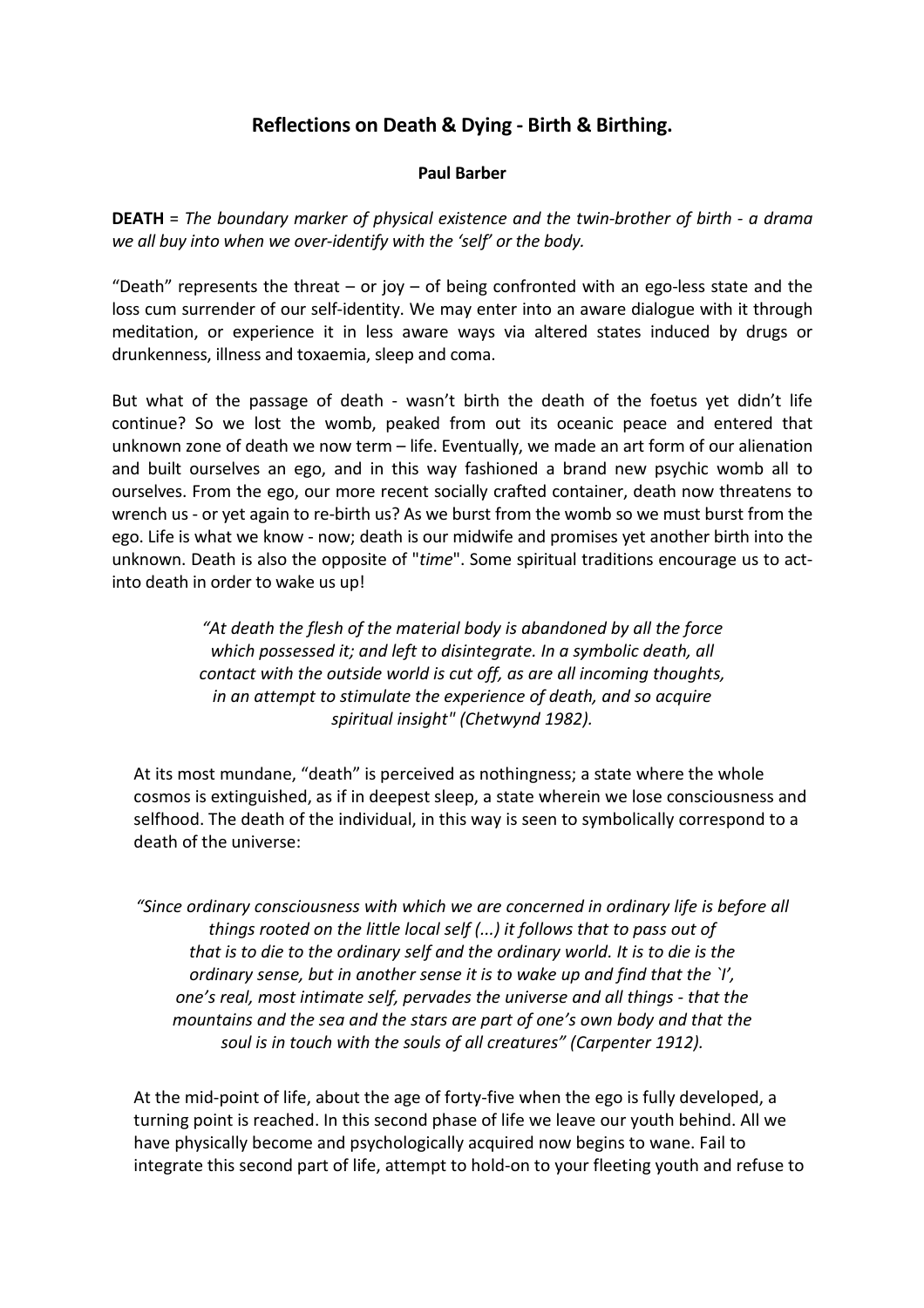meet your destiny and you will end-up fighting the universe. Shun this deathful return to the cosmos and the second half of life becomes an anti-climax and a living death. Better to let go gracefully and to travel light upon your journey:

*"A warrior considers himself already dead, so there is nothing for him to lose. The worst has already happened to him, therefore he's clear and calm; judging him by his acts or by his words, one would never suspect he has witnessed everything" (Castaneda 1998 p 121).* 

In Tibetan Buddhism three planes of existence beyond death are described:

*- The instinctual, animal and sexual plane which thirsts after re-birth; - The form without matter where images, symbols and archetypes which are the residue of existence survive;* 

*- Pure existence, essence and energy.* 

But these are not just features of death they are also orientations to life, and to those who hold tightly on to intellectually control – their very Hell!

## *"Why mourn for the cocoon After the butterfly has flown" (Ancient Chinese saying).*

Death defines our finite nature. Death is irrevocable, we *have to* accommodate it. It is highly relevant to us right now for its very absence defines us as  $-$  "the living". We hear its message continually, it whispers continually we can't go on forever. This gives us a certainty like nothing else can give us; and fear in the face of death, well, this helps us claim back our individuality and authentic being. Alone and humbled by mortality, I gain new life. Death is an intimate part of me, and to accept living towards this end? Well this ferments a renewed awakening to life.

| <b>A Reflection:</b> |  |  |
|----------------------|--|--|

To make friends with your death, *imagine* a future time when death is drawing near:

*- How do you imagine you will feel?* 

- *What manner of illness or event is it that draws you intimately towards your death?*
- *Who would you like to attend you in your dying?*

Imagine yourself as one of your friends or as a loved one at your own funeral:

- *What would you like to have done with the deceased before they died?*
- *How would you like to remember them?*
- *How would you most like to honour and to celebrate their passing?*

To ferment a friendship with death, set about today planning your funeral today.

……………………………………………………………………………………………………………………………………………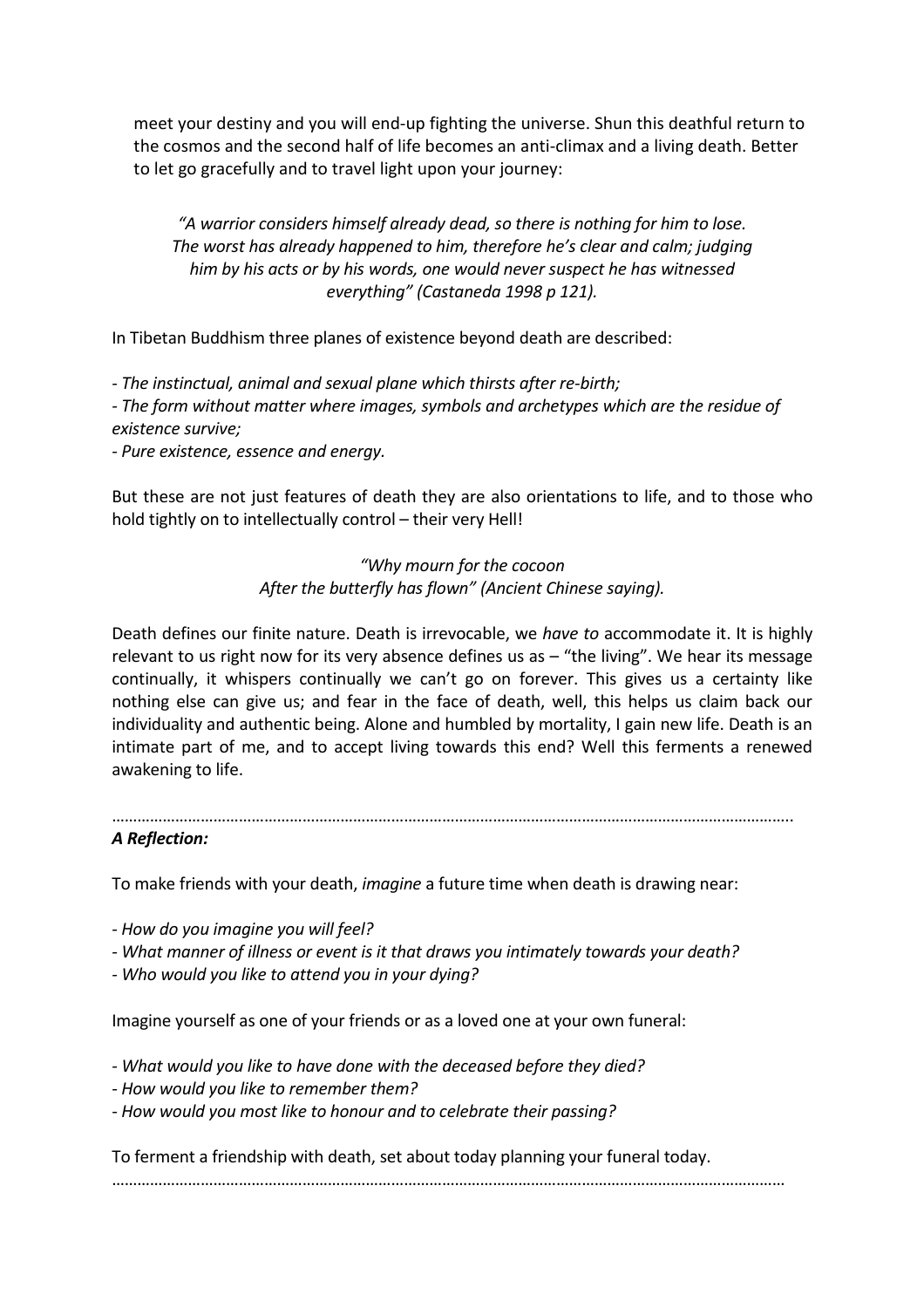### **BIRTH** = *The imagined start of a journey - death's twin-sister*.

Birth indicates a commitment and a desire to enter into what is new, to journey and, to learn. Throughout our lives we experience many re-births. As the child dies the man is born. Turning from one way to another, adopting this and forsaking that, we self-create and re-birth ourselves time and time again; in short, you are your own midwife, mother and father, and will eventually be the executioner of all you have become.

From a Buddhist perspective *we are all born to die - and die to be reborn.* Zen reminds us that life is four times down - and five times up!

As was suggested above, in the midst of being born, our expulsion from the womb mirrors "death". As the water-borne creature in the universe of its mother – dies, vomits out fluid, gulps the unfriendly air and cries, it is reborn in a waterless and spacious world and is endowed with the label of "baby". If as new-born babies we knew of death we would think we were dying, for having been at one in the womb we are suddenly thrown out and expelled from our personal Eden, little knowing that this is a natural and planned for process and that others are already awaiting us. And death, what is this in such a light - but a re-birth to an unknown place; and those moments when we catch something beyond the conventional world we inhabit, things spiritual, what are these but sensations similar to those we received while cushioned in the womb. And who's to say there are not others on the other side of death, waiting and ready to parent us anew? So how does 'birth' differ from 'death'? Merely through the associations we attach.

The science of death and re-birth is pursued to considerable depth by Tibetan Buddhists, who see of vital importance a person's state of mind in their final moments. In terms of the death experience itself, they describe this, initially, as being drawn to a luminous light - which is none other than the enlightened state; if the disembodied soul can stay with this light they suggest all will be well and liberation will be achieved. Conversely, if an individual's karmic force is too strong and gives rise to confusion and fear- largely due to the terror of losing the delusional "*I* "- they say their soul will reach out for a new body. It is said other lights also appear at this time to offer further opportunities for liberation, but if these too are lost, soulconsciousness may be drawn to an intermittent state of limbo for up to 49 days, where it will meet bewildering phantasms and apparitions. Staying cool and not caught by such disembodied thought-forms as this - is seen as the primary goal of spiritual practice. If liberation is not achieved, terror and/or desire draws-in a new birth, which if this is to be a human birth, the future mother and father will be seen lying together. In the case of a male birth it is suggested that attraction will be felt for the mother, and vice versa for a female birth. Heated by desire the deluded soul then approaches with a view to intercourse - but being frustrated experiences anger, which seals the connection between the disembodied soul, the father's sperm and the mother's blood.

So what are we to make of all this? Are we to take this as a factual account or a metaphorical one? How do you feel when the unknown is given a voice and a shape? Just let whatever arises inform you - for there is no right or wrong answers here.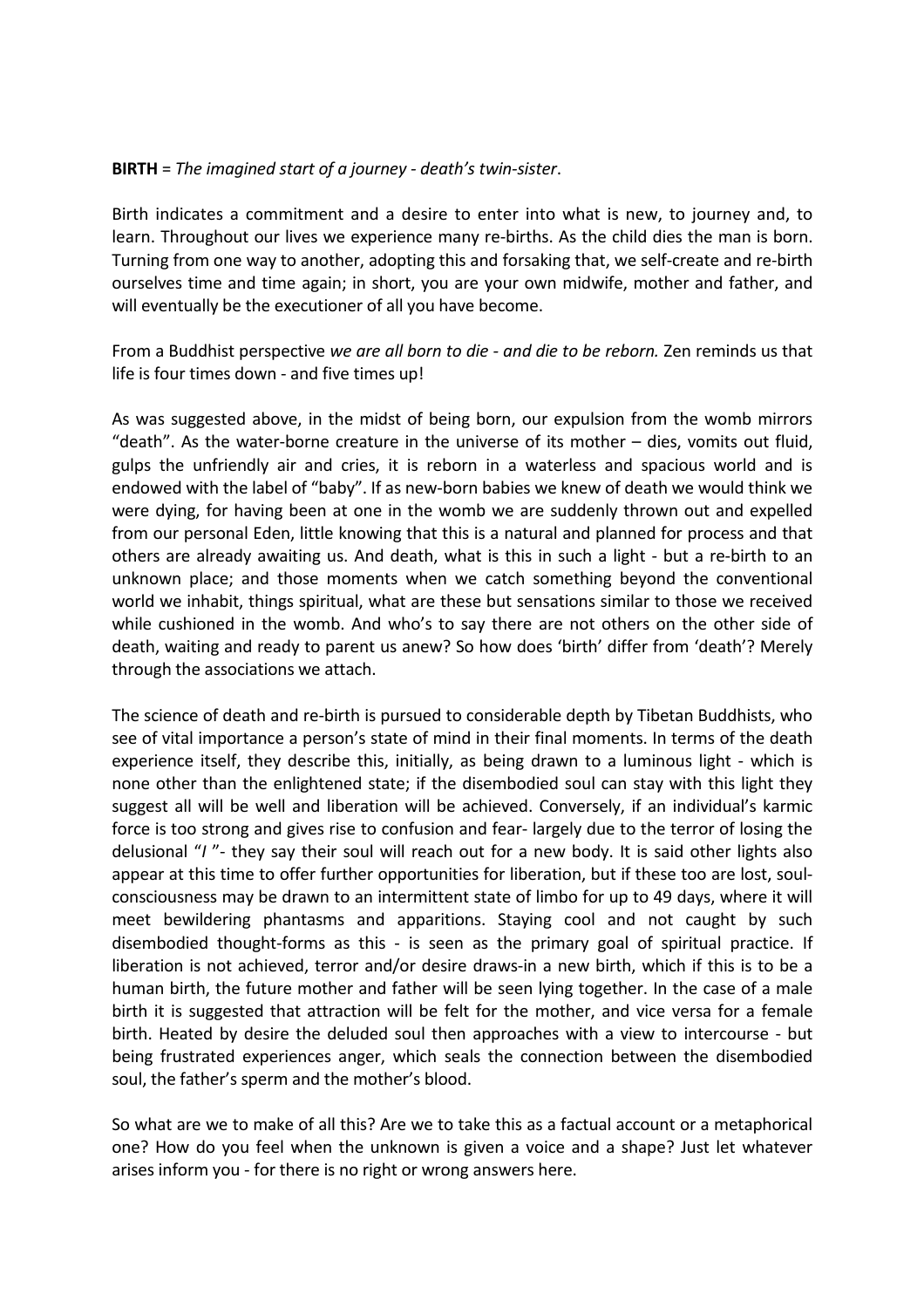If there is consciousness prior to conception, and if we chose to incarnate, the contract we originally forged prior to our birth might well have been akin to the one below:

#### *"1) I desire birth.*

*2) I am ready to be burned and consumed; for that is what birth is. 3) I am ready to be naked and unprotected, and to suffer from my nakedness; for that is what life is.* 

*4) I am ready to make the pilgrimage through matter in darkness and in fire, so that the circle of the uncreate shall become the create. The ordeal of fire which comes upon the soul immediately that the desire for birth is expressed, and continues while man remains man only,* 

*is the burning out and consuming of all alloy. When this is accomplished, the ego can effect the miracle of resurrection and rebirth into a higher state, and can begin to form a regenerated shape which shall be worthy of immortality" (Collins 1912).* 

………………………………………………………………………………………………………………………………………………

#### *A Reflection:*

Find a paper and pencil. Draw a line to represent the whole of your life, from birth through to your death. Bring to mind times of great transition in your life, perhaps these will include falling in love, career moves, bereavements, periods of planned and unplanned change, plus other turning points in your life. Mark these events down at strategic points along the symbolic life-line you have drawn.

*- At what time intervals do you usually experience re-births in your life?* 

*- Are there any other patterns, perhaps relating to the type of re-birth you are usually personally prone to that are discernible to you?* 

*- What symptoms seem to accompany these moments of re-birth – what are your more usual birth pangs?* 

- *What sort of personal support do you need to help you through these transitions?*
- *What is dying or becoming less in your life, and what is growing or becoming more?*
- *What major transitions do you imagine await you?*

*- I wonder how best might you prepare for the changes yet to come.* 

*So again, remind me, who are you?* 

……………………………………………………………………………………………………………………………………………

This is not a mere theoretical paper; it was experientially informed by my son's death. I close with a letter I wrote some weeks after his passing

Dear Friends and Colleagues,

Marc throughout his journey was supported by healers of the spirit, dietary supplements, massage, visualization and counselling. All contributed to his clarity and comfort, enabling him to face totally and completely all that happened, learn from it, and let it go. I remember sitting with Marc when he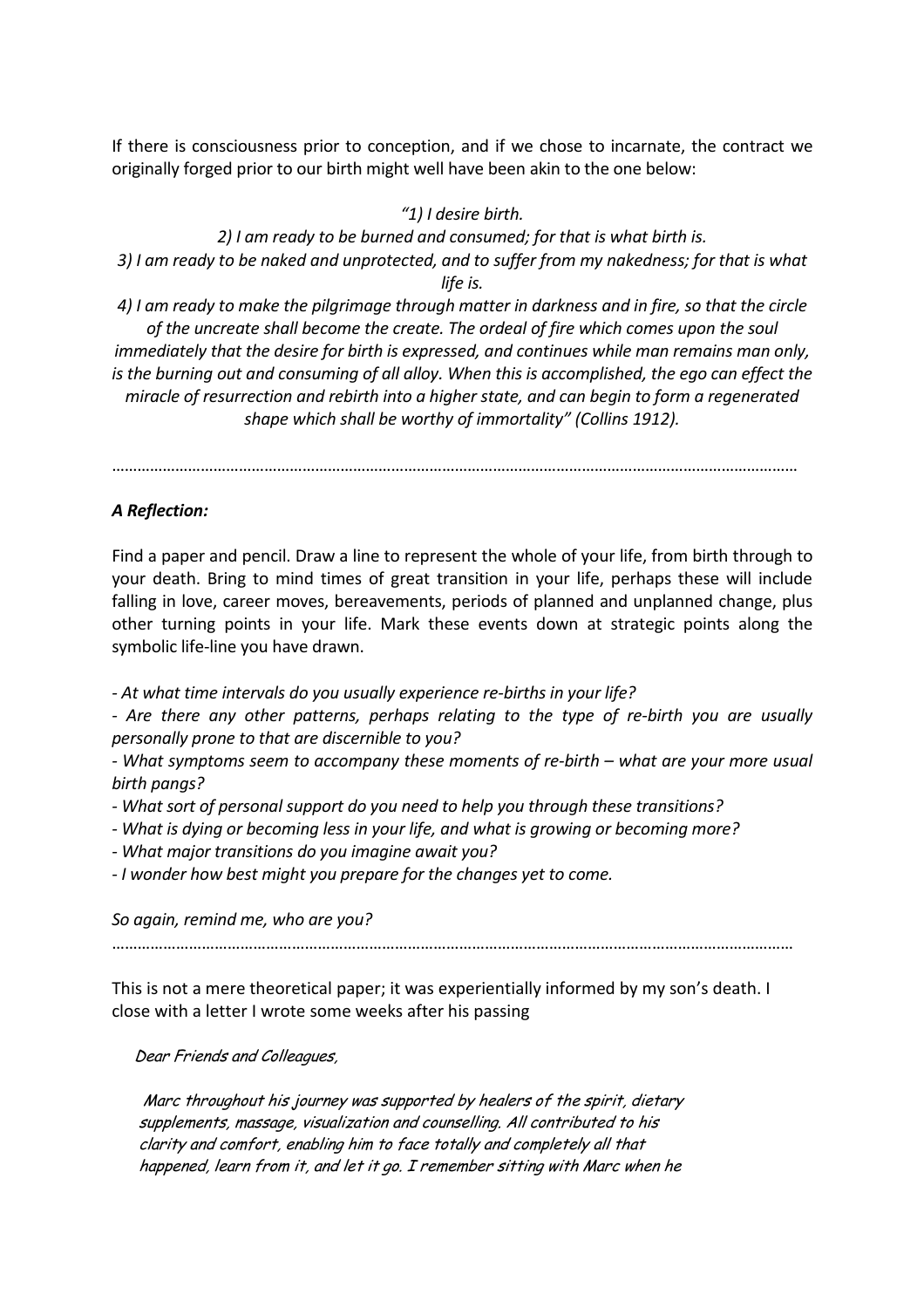was first informed that the options were running out. His first thoughts were of me. "It must be really hard for you dad, to watch your son die". This says masses about the quality of his being. Later, when we heard that there was nothing more to be done, we discussed the options, shed our tears together and moved to a place where the present moment was far more important than the past or future.

We did much work to prepare ourselves. I remember watching Marc play with the young son of a patient next to him. Soon after we worked together upon letting-go of the future and mourning the family he would never have. Marc's growth accelerated during his last two weeks. He told one nurse he had "learnt to love the executioner", he was no longer angry with his tumour.

 He told another he was "moving to a new level". This change was undeniable, his eyes shone and a light and lightness permeated and radiated from his being.

 The contract he had earlier made with me, that I would not show grief around him, was now no longer necessary, for there was no grief, only awe for the quality of our meeting.

 Spiritually, Marc... really began to fly. He was alert to the end. By fully staying in contact with what unfolded the worst never happened. He made one request of me: to not wake up alone.

 A few days before the end he held sway with a group of friends, reviewing past excitements, joking and teasing them to new levels of joyful encounter. He acknowledged that he was the happiest he had ever been. I am indebted to the nurses who enabled Marc to spend his last days in a private room – usually reserved for fee-paying patients - so that I might sleep alongside him. During our final days together we meditated upon "what was", "what had been" and "what we meant to each other". Marc shared his love and thanked me for all I'd done. He also acknowledged that he would have without hesitation done the same for me. Marc could never understand why he was so loved by all who met him.

 I remember asking him if he felt worthy of being loved yet? He said "he was getting there.

 Shortly before he died I guided him through several meditations from which He returned with powerful and symbolic images of what we took to be earlier lives.

 There was one where he was in Celtic tunic, a warrior in metal helmet resting on one knee with his short sword drawn. Having repulsed one wave he was preparing himself for the final battle as the light faded. From another journey he returned having been taught breathing exercises by a man in white. Earlier Marc's mother had been visited in a dream by his great grandfather who told her "not to worry - everything would be all